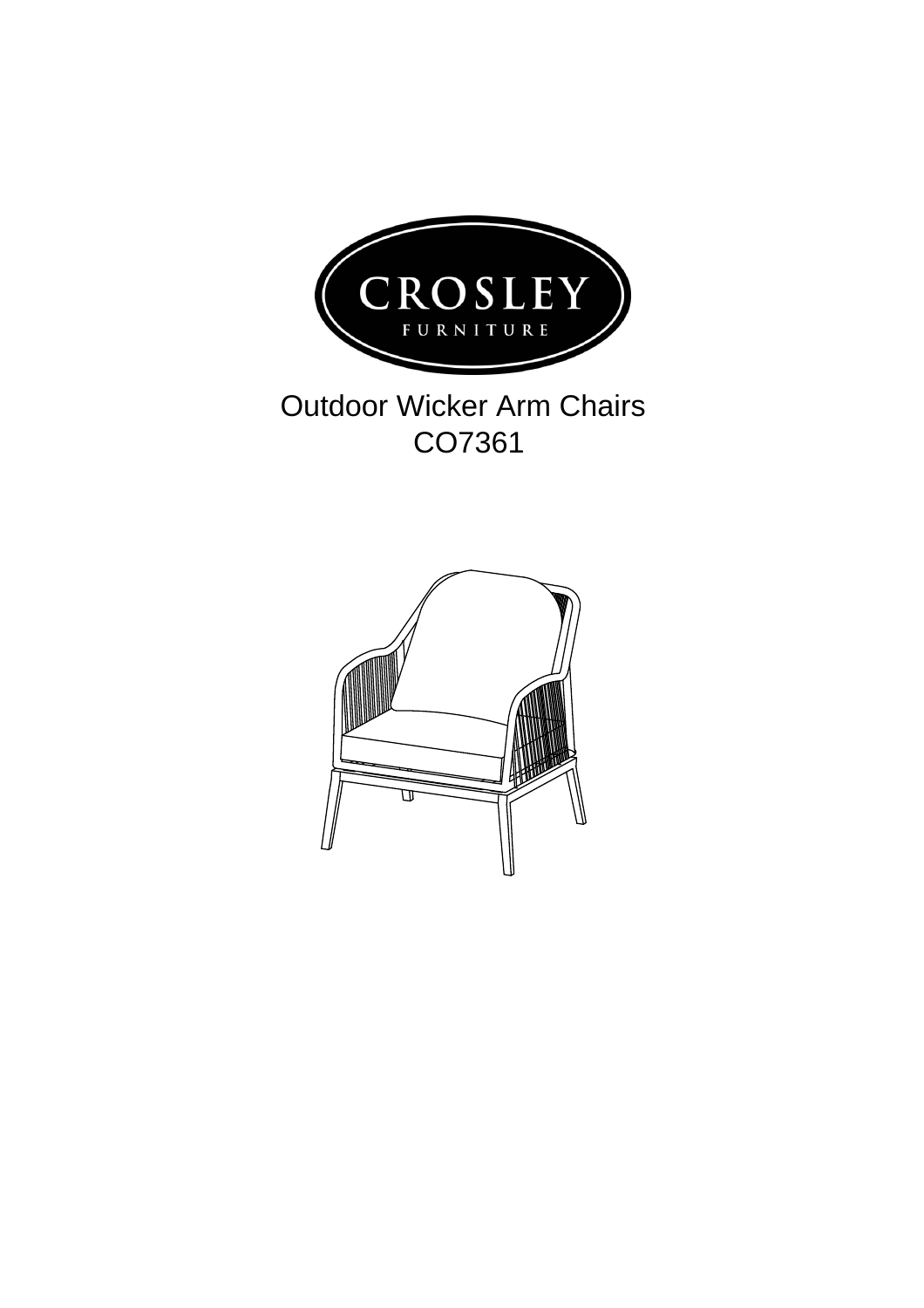| <b>PART LIST</b>             |                              |                           |                            |  |
|------------------------------|------------------------------|---------------------------|----------------------------|--|
| $\mathsf{A}$                 | $\mathsf B$                  | $\mathsf C$               | D                          |  |
| <b>Seat Panel</b><br>2 PCS   | Left Leg<br>2 PCS            | <b>Right Leg</b><br>2 PCS | <b>Seat Frame</b><br>2 PCS |  |
| $\mathsf E$                  | F                            |                           |                            |  |
| <b>Seat Cushion</b><br>2 PCS | <b>Back Cushion</b><br>2 PCS |                           |                            |  |
| <b>HARDWARE LIST</b>         |                              |                           |                            |  |

| #1                                   | #2                           | #3                                     | #4                   |
|--------------------------------------|------------------------------|----------------------------------------|----------------------|
|                                      |                              |                                        |                      |
| 1/4 "x1.4 "L                         | 1/4 "x2 "L                   |                                        |                      |
| <b>Short Bolt</b><br>8 PCS (Extra 1) | Long Bolt<br>8 PCS (Extra 1) | <b>Flat Washer</b><br>16 PCS (Extra 1) | Allen Wrench<br>1 PC |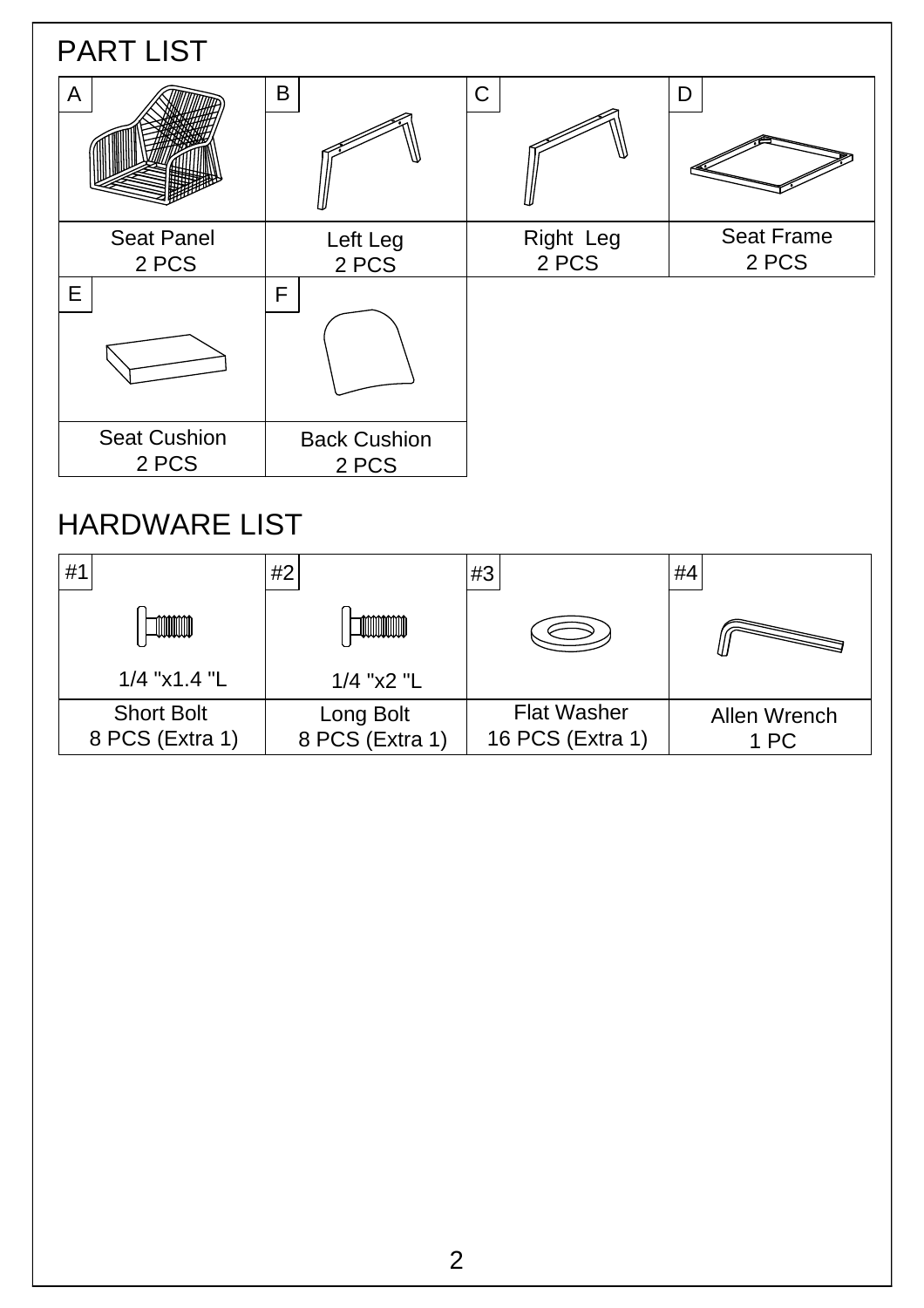- Step 1: Lay seat frame (part D) down on a soft flat surface, such as carpet, as shown below. Attach left leg (part B) and right leg (part C) to seat frame (part D) using short bolts (part #1), flat washers (part #3) and allen wrench (part #4).
- Note : Please do not fully tighten bolts until unit is fully assembled.



- Step 2: Attach left leg (part B) and right leg (part C) to seat panel (part A) using long bolts (part #2), flat washers (part #3) and allen wrench (part #4).
- Note : Please fully tighten all bolts at this time.